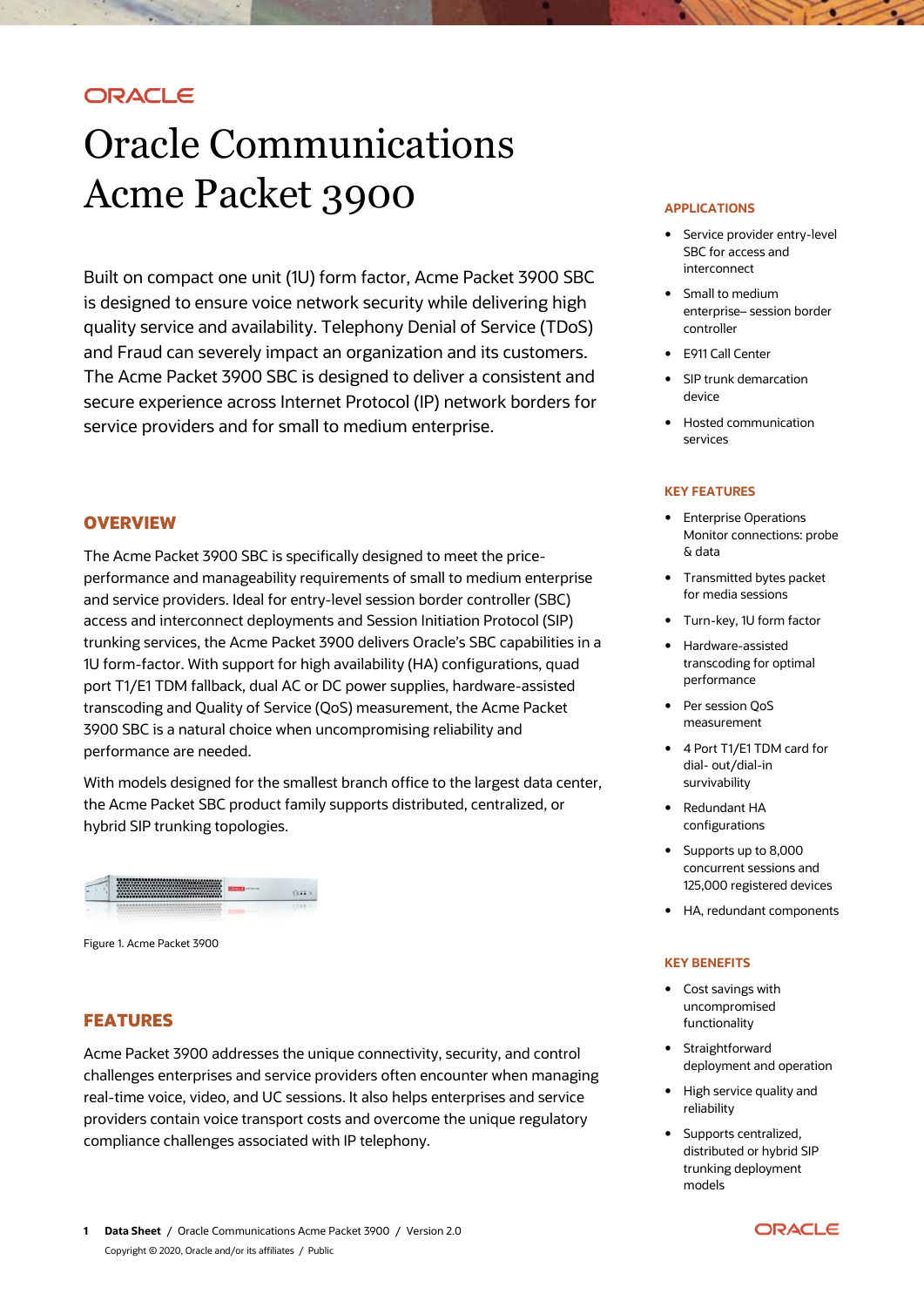TDM fallback capabilities ensure continuous dial-in/dial-out service at remote sites in the event of WAN or SIP trunk failures. Stateful high availability configurations protect against link and hardware failures.

# **CAPABILITIES**

#### **ACME PACKET 3900 SBC FEATURES AND CAPABILITIES**

| Feature               | Capabilities                                                                                                                                                                                                                                                                                                                                                                                                                                                                                                                                                                                                                                                                                                                                                                                                                                                                                                                        |
|-----------------------|-------------------------------------------------------------------------------------------------------------------------------------------------------------------------------------------------------------------------------------------------------------------------------------------------------------------------------------------------------------------------------------------------------------------------------------------------------------------------------------------------------------------------------------------------------------------------------------------------------------------------------------------------------------------------------------------------------------------------------------------------------------------------------------------------------------------------------------------------------------------------------------------------------------------------------------|
| Security              | Granular access control<br>IP address and SIP signaling concealment<br>Layer three through five topology hiding and signaling overload<br>controls<br>IP telephony spam protection<br>$\bullet$<br>Stateful deep packet inspection<br>Signaling and media encryption<br>$\bullet$                                                                                                                                                                                                                                                                                                                                                                                                                                                                                                                                                                                                                                                   |
| Interoperability      | SIP message normalization<br>Response code translation<br>$\bullet$<br>Session Description Protocol (SDP) and Dual Tone Multi-<br>Frequency (DTMF) manipulation<br>Number and uniform resource identifier (URI) manipulation<br>$\bullet$<br>Signaling message header manipulation<br>$\bullet$<br>Signaling interworking (SIP, H.323)<br>Protocol interworking: Transmission Control Protocol (TCP), User<br>Datagram Protocol (UDP), Stream Control Transmission Protocol<br>(SCTP)<br>Encryption interworking: Transport Layer Security (TLS), Mutual<br>$\bullet$<br>TLS, Secure Real-time Transport Protocol (SRTP)<br>Network address translation (NAT) and firewall traversal<br>$\bullet$<br>IP address translation: private/public<br>Transcoding<br>$\bullet$<br>Session routing based on Microsoft Active Directory query<br><b>Microsoft Teams Direct Routing</b><br>Message Session Relay Protocol (MSRP)<br>$\bullet$ |
| Reliability           | Standby SIP registrar with caching for remote site survivability<br>$\bullet$<br>Stateful signaling and media failover<br>$\bullet$<br>Quality of service (QoS) marking, virtual local area network (VLAN)<br>mapping, access control<br>Registration storm avoidance<br>Call rate limit enforcement<br>$\bullet$<br>Trunk load balancing<br>Stateful session routing<br>$\bullet$<br>QoS-based routing<br>$\bullet$                                                                                                                                                                                                                                                                                                                                                                                                                                                                                                                |
| Regulatory Compliance | Session prioritization for emergency services<br>$\bullet$<br>Internet Engineering Task Force (IETF) standard SIP Recording<br>(SIPREC) interface<br>Call detail records (CDRs) with local or remote storage via RADIUS<br>$\bullet$                                                                                                                                                                                                                                                                                                                                                                                                                                                                                                                                                                                                                                                                                                |
| Cost Management       | Least cost routing<br>$\bullet$<br><b>Codec Negotiation</b><br>$\bullet$                                                                                                                                                                                                                                                                                                                                                                                                                                                                                                                                                                                                                                                                                                                                                                                                                                                            |
| Management            | Browser-based GUI<br>SIP monitoring and tracing tool<br>SNMP, Syslog, SFTP, REST, RADIUS interfaces<br>$\bullet$                                                                                                                                                                                                                                                                                                                                                                                                                                                                                                                                                                                                                                                                                                                                                                                                                    |

# **SYSTEM CAPACITY, PERFORMANCE, AND AVAILABILITY**

Acme Packet 3900 supports up to 8,000 sessions, offers high availability (HA) operation for nonstop service, and supports hardware-assisted transcoding and quality of service (QoS) measurement.

#### **NETWORK SESSION DELIVERY AND CONTROL INFRASTRUCTURE**

Oracle's network session delivery and control infrastructure enables enterprises and service providers to manage the many challenges in the delivery of IP voice, video, and data services and applications.

Distributed enterprises leverage Acme Packet 3900 as a cost effective, reliable, feature-rich remote office SBC that is easy to install and administer.

Service providers leverage Acme Packet 3900 as customer premise equipment (CPE) to enable SIP trunking and hosted communications services. It serves as a flexible and resilient service demarcation point that can be easily managed from the service provider Network Operations Center (NOC).

The following Oracle products are part of the network session delivery and control infrastructure:

- Oracle Communications Session Border Controller
- Oracle Communications Session Router
- Oracle Communications Subscriber-Aware Load Balancer
- Oracle Communications Core Session Manager
- Oracle Enterprise Session Border Controller
- Oracle Communications Session Delivery Manager
- Oracle Session Delivery Management Cloud

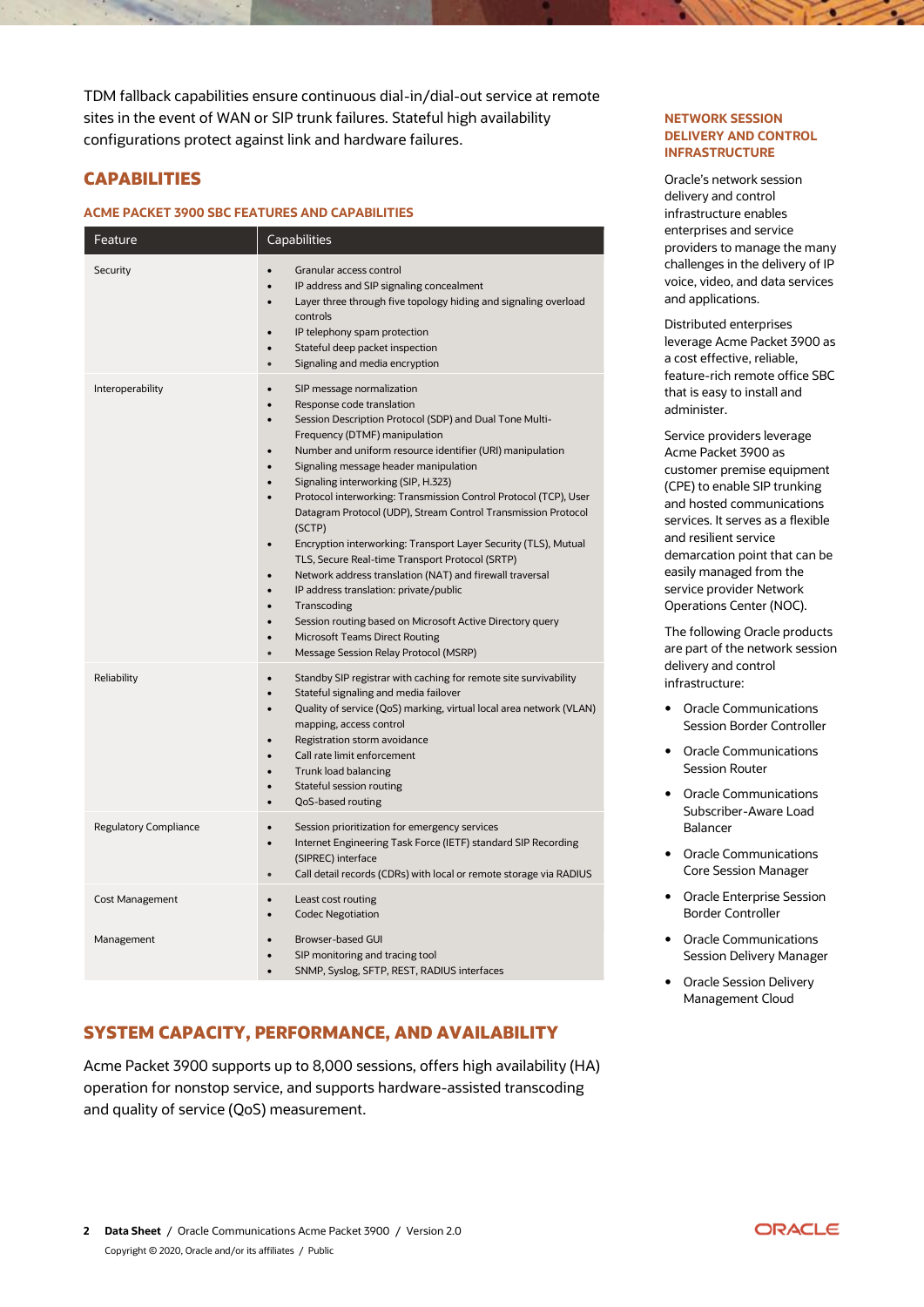#### **ACME PACKET 3900 SBC SYSTEM CAPACITY, PERFORMANCE, AND AVAILABILITY**

| Capability                     | Description                                                                                                                           |
|--------------------------------|---------------------------------------------------------------------------------------------------------------------------------------|
| Session capacity               | Up to 8,000 concurrent sessions<br>Up to 4,000 SIPREC Sessions<br>$\bullet$<br>Up to 96 T1 or 120 E1 connections<br>$\bullet$         |
| <b>SIP Subscriber Capacity</b> | Up to 125,000 registered subscribers (UDP)<br>Up to 80,000 registered subscribers (TCP/TLS)<br>$\bullet$                              |
| <b>High Availability</b>       | Active/standby systems (1-to-1 redundancy) with check-pointing<br>of signaling, media, and configuration state for no loss of service |
| <b>SRTP Capacity</b>           | Up to 4,000 call legs<br>$\bullet$                                                                                                    |
| <b>Transcoding Capacity</b>    | Up to 6,250 transcoded sessions                                                                                                       |
| Storage                        | Standard 120GB SSD for call detail record storage, log files, other<br>$\bullet$<br>permanent file storage                            |

# **SUPPORTED CONFIGURATIONS**

Acme Packet 3900 operates Oracle's Acme Packet Operating Software (Acme Packet OS) to deliver flexible product configuration and deployment options. The below table describes the Oracle product configurations supported by Acme Packet 3900.

#### **ACME PACKET 3900 SUPPORTED CONFIGURATIONS**

| Capability                           | <b>Description</b>                                                   |
|--------------------------------------|----------------------------------------------------------------------|
| <b>Oracle Communications Session</b> | Session border controller (SBC) integrating controls for real-time   |
| Border Controller                    | communications signaling and media traffic                           |
| Oracle Enterprise Session Border     | Securely Connects Enterprise VoIP and UC systems to SIP Trunking and |
| Controller                           | <b>Wide Area Network Services</b>                                    |

## **HARDWARE**

Acme Packet 3900 provides the system throughput and redundancy features typically found in higherend systems. It combines best in class hardware and software to provide organizations with the protection they need against a variety of attacks. It can be mounted in a 19" or 23" rack.

## **HARDWARE OPTIONS**

#### **Transcoding Module**

Up to five factory installed transcoding modules are supported. These modules will support up to 6,250 transcoded sessions. OPUS and SILK transcoding is also supported.

## **Quad Port T1/E1 TDM Module**

The Acme Packet 3900 supports an optional quad span T1 or quad span E1 interface module for TDM fallback. In centralized SIP trunking topologies the module preserves voice services in the event of a corporate WAN connectivity failure. In distributed SIP trunking topologies the module preserves voice services in the event of a local SIP trunk interface failure. The four port TDM module supports dial out and dial in calls.

# **ACME PACKET 3900 DETAILS**

Details of the Acme Packet 3900 system's physical properties, power specifications, and regulatory compliance are listed in the tables below.

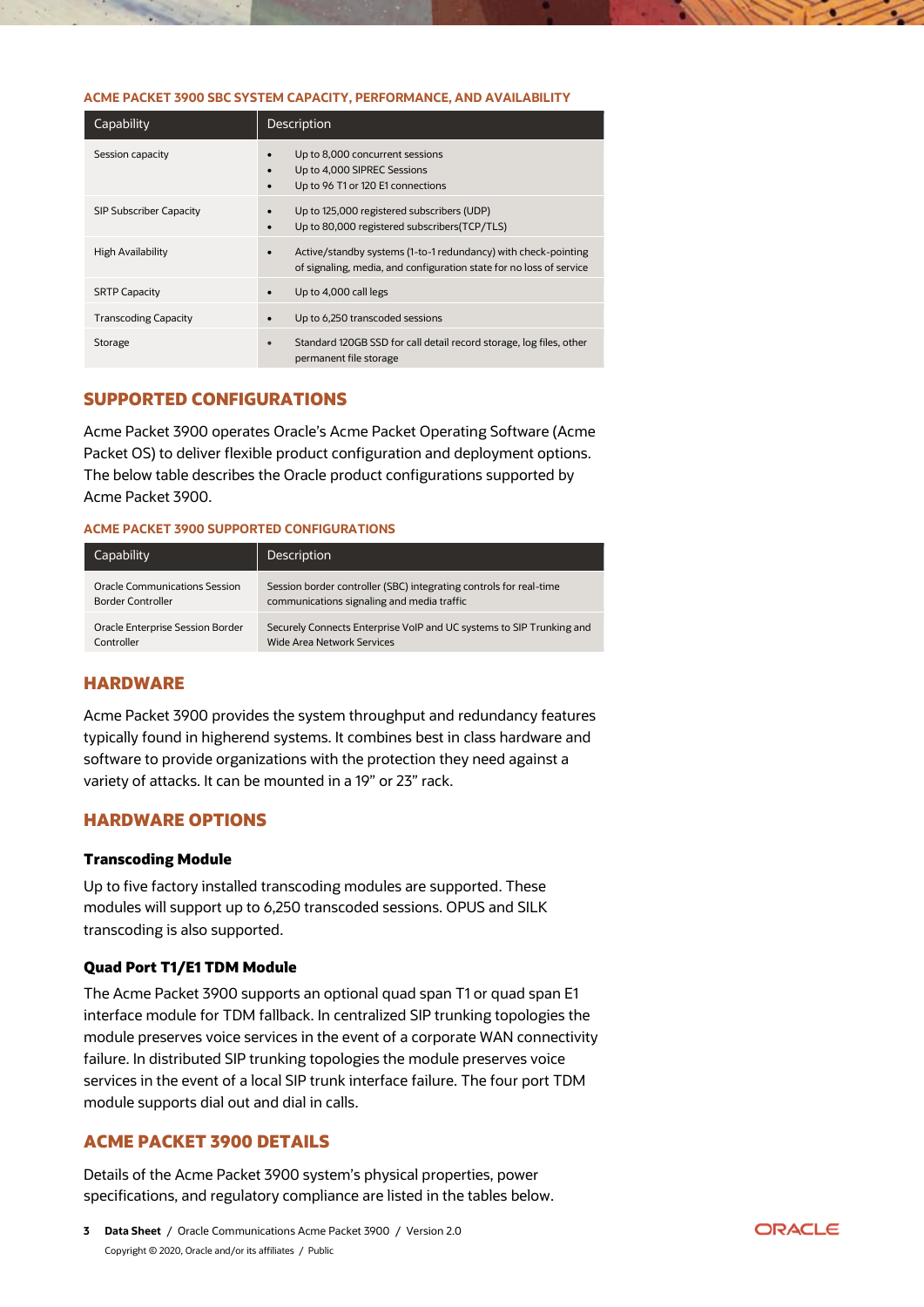## **DETAILS OF ACME PACKET 3900**

| Physical properties                             | <b>Details</b>                                                                                                                                                                                                                                                                                                |
|-------------------------------------------------|---------------------------------------------------------------------------------------------------------------------------------------------------------------------------------------------------------------------------------------------------------------------------------------------------------------|
| Dimensions (not including<br>mounting hardware) | Height: 43.7 mm (1.72 in)<br>$\bullet$<br>Width: 434.3 mm (17.10 in)<br>Depth: 405.0 mm (15.94 in)<br>$\bullet$                                                                                                                                                                                               |
| Weight                                          | 6.4 kg (14.2 lbs)<br>$\bullet$                                                                                                                                                                                                                                                                                |
| Temperature                                     | Operating: 32°F to 104°F, 0°C to +40°C<br>$\bullet$<br>Storage: -4°F to 149°F, -20°C to +65°C<br>$\bullet$                                                                                                                                                                                                    |
| Relative humidity                               | 10% to 85%, under non-condensing operating conditions<br>$\bullet$                                                                                                                                                                                                                                            |
| Airflow                                         | 40 CFM (max) front to back<br>$\bullet$                                                                                                                                                                                                                                                                       |
| Power Dissipation                               | 160W typical, 220W maximum<br>$\bullet$                                                                                                                                                                                                                                                                       |
| Chassis                                         | Chassis 1RU, rackmount<br>$\bullet$<br>Four 1 Gbps Ethernet interfaces (SFP) for signaling and media<br>Two 10/100/1000 Mbps Ethernet interfaces (RJ-45) for HA<br>One 10/100/1000 Mbps Ethernet interface (RJ-45) for<br>management<br>One RS-232 serial console interface (RJ-45)<br>One alarm port (RJ-45) |
| Power specifications                            | <b>Details</b>                                                                                                                                                                                                                                                                                                |
| Power supply                                    | Dual power supplies: Redundant, load sharing, 495W maximum<br>$\bullet$                                                                                                                                                                                                                                       |
| AC power option                                 | Voltage: Auto-ranging 100 VAC to 240 VAC wide input with power<br>$\bullet$<br>factor correction<br>Frequency: 50/60 Hz<br>Current: 5A x 2 rating<br>$\bullet$                                                                                                                                                |
| DC power option                                 | Voltage: -48 VDC (+/-10%) nominal in North America (maximum<br>range: -40 VDC to -72 VDC)<br>Current: 10A x 2 rating<br>Cable: 14 AWG recommended minimum, with at least three<br>conductors rated for at least 140°F (60°C)                                                                                  |
| <b>Hardware Options</b>                         | <b>Details</b>                                                                                                                                                                                                                                                                                                |
| Onboard transcoding<br>module                   | Up to 5 onboard transcoding DSP modules<br>Supported codecs:<br>$\bullet$<br>» Wireline - G.711 10, G.711 20, G.722, G.723.1, G.726,<br>G.729A/B, iLBC, Opus, SILK<br>» Wireless - AMR-NB, AMR-WB, GSM-FR, EVRC, EVRC-B<br>T.38 fax interworking                                                              |
| Quad span T1/E1 module                          | Four T1/E1 interfaces (RJ48), provides TDM dial out and dial in<br>$\bullet$<br>Uses same SBC configuration as single SPAN card<br>$\bullet$<br>Configuration of SPAN 1 is duplicated to other SPANs<br>$\bullet$<br>SPANs cannot be configured individually<br>Channel mapping is fixed<br>$\bullet$         |
| Regulatory                                      | <b>Details</b>                                                                                                                                                                                                                                                                                                |
| Certifications <sup>1,2</sup>                   | NRTL TUV (US/Canada)<br><b>CE (European Union)</b><br><b>ANATEL (Brazil)</b><br>BIS (India)<br><b>BSMI (Taiwan)</b><br>EAC (Russia, Belarus, Kazahkstan)<br><b>KCC (South Korea)</b><br>RCM (Australia / New Zealand)<br>VCCI (Japan)<br>$\bullet$                                                            |
| Safety <sup>2</sup>                             | EN 60950-1<br>IEC 60950-1 CB scheme with all country differences<br>UL 60950-1<br>CSA 22.2 No. 60950-1<br>$\bullet$                                                                                                                                                                                           |



 $\sim$